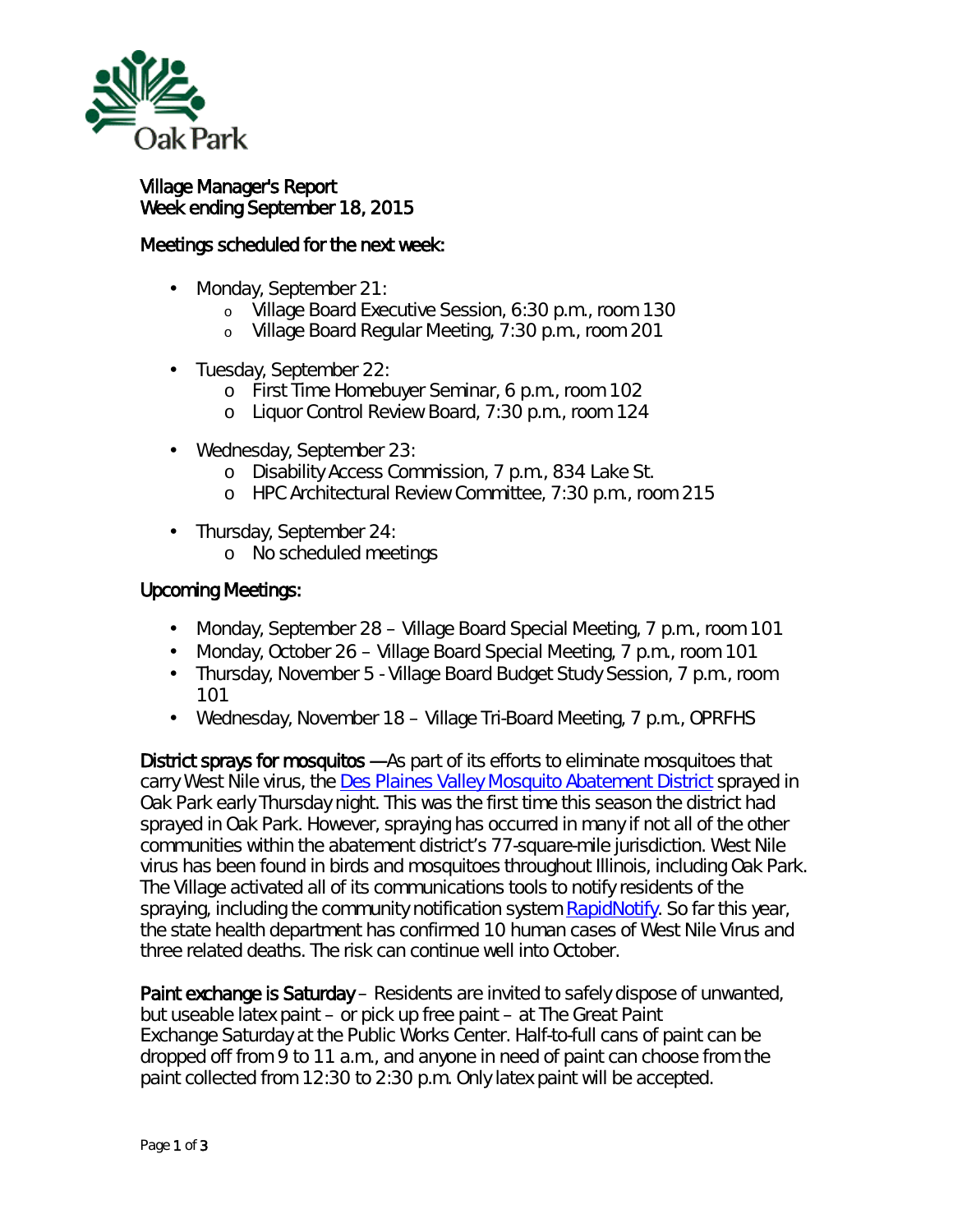Recycling update – Nearly 300 households participated in the paper shredding and old clothing recycling event held Saturday at the Public Works Center. Nearly 200 of the participating households brought both paper and clothing, while more than 50 brought only paper. Residents were invited to bring up to two bags or small boxes of documents containing personal information such as canceled checks, credit card or social security numbers, or medical information. Representatives of Epilepsy Foundation also were on site collecting apparel of all types in any condition for recycling, including shoes, belts, hats, bags, linens and towels.

**Zoning Ordinance review update –** The first comprehensive review of the Zoning Ordinance since 2002 is well underway. The proposed approach for the Madison Street corridor was presented to the Plan Commission earlier this month. Staff also presented the Madison Street plan to the Madison Street Coalition, whose membership includes representation from the Madison Street Business Association. In addition, the consultant recently submitted the draft report on the full Zoning Ordinance to staff for review. Once staff review is complete, a Plan Commission review will be scheduled, possibly in early October. The commission will hold a public hearing on the proposed revisions once the review phase is complete. Recommendations then will be presented to the Village Board for consideration. More information about the project and its progress is available at [www.oakparkzoning.com,](http://oakparkzoning.com/) a dedicated project website where presentations and reports are posted and public comments accepted.

MapOffice report – The Information Technology Department is reporting that the public mapping feature saw 334 visits in August. The majority of the visits – 116 – allowed users to find the information they sought and exit. Another 69 visitors used the custom overlay features such as the tree inventory, while another 52 used the search feature. [Google Street View](http://www.google.com/maps/streetview/) and the terrain view also proved popular features. As more Oak Park-specific data becomes available, use of [MapOffice](http://public.gisconsortium.org/solutions/technology/) is likely to grow in the community. [Click here to see the August report.](http://www.oak-park.us/sites/default/files/456678891/2015-08-mapoffice-unique-use-cases-report.pdf)

Microsurfacing continues – The contractor has completed about half of the street microsurfacing work scheduled for this season throughout the community. Completed streets are being swept of any remaining loose gravel. Work on the remaining portions of streets scheduled for microsurfacing will occur in about two weeks.

Public Works activities – Sink holes were repaired at Greenfield Street and Edmer Avenue, 526 N. Grove Ave. and at Berkshire Street and Mapleton Avenue. A leaking water valve was repaired at 900 S. Oak Park Ave. and a service tap installed at 317 S. Euclid Ave. Forestry crews handled routine resident requests, while Streets Division crews restored pavement at various locations where water line repairs occurred and closed down the Sculpture Walk, returning banners and steel art bases to storage until next year. In addition, the alley next to Cucina Paradiso on North Boulevard was repaved, and curbs were painted by fire hydrants at various locations in the community. Other activities included general cleanup and weeding in the business districts and repairs to the areas on Roosevelt Road where damaged wrought iron fencing was removed.

Page 2 of 3 Street resurfacing nearing completion – Surface milling and installation of the pavement binder course were underway this week on Hayes Avenue, Greenfield